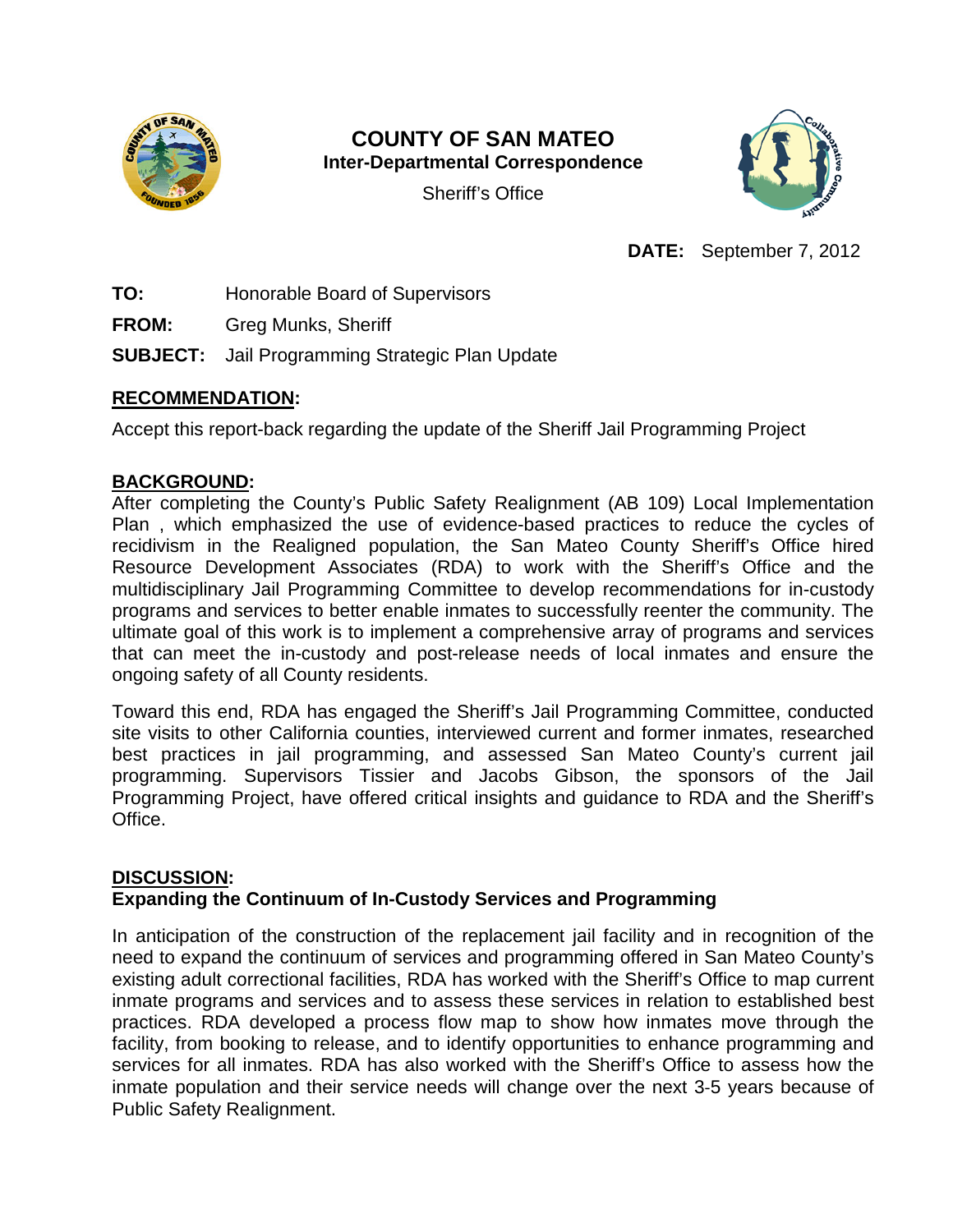In addition to resulting in more sentences being served locally, Realignment is significantly increasing the average length of stay of county inmates, requiring more long-term and phased programming. Despite this shift, however, the majority of jail inmates will continue to be in jail for relatively short lengths of stay, requiring the Sheriff's Office to develop a mix of programs and services to meet the need of both short and long-term inmates. RDA has been assisting in the process of identifying ways to respond to these needs through a mix of programs and services.

RDA's research has revealed that best practices in inmates programming requires a mix of three discrete program types: (1) reformative, (2) activity-based, and (3) re-integrative or reentry-based. Other best practices include integrating inmate programs into general correctional operations, especially assessment and housing assignment, and assessing inmates for risk and need to ensure they receive appropriate programming and at the right dosage. Tying housing to programming also enables facilities to place inmates with similar programmatic needs and interests together to increase program effectiveness, efficiency, and facility security. By reviewing best practices, RDA has established benchmarks for the ideal service delivery system. RDA is now helping the Sheriff's Office develop a strategic plan for inmate programming to guide San Mateo County toward this ideal service delivery model.

#### **Creating a Plan for an Expanded Continuum of Programs and Services**

After assessing the activities and processes within the existing facilities, RDA identified gaps in programming and is in the process of developing a 3-Year Strategic Plan summarizing recommendations and new opportunities for meeting the needs of the inmate population. To do this, RDA facilitated meetings with and engaged diverse stakeholders, including:

**Sheriff's Jail Programming Committee.** The Sheriff's Office Jail Programming Committee was designed to review the array of programming currently being provided at the adult correctional facilities and offer recommendations for enhancements, modifications, and additions to those programs and services delivered to our inmate population. RDA facilitated a half-day workshop with the Committee and has worked with 5 sub-committees to offer more targeted recommendations across the following domains: case management and systems navigation; health and behavioral health; vocational; educational; and reentry and socialization.

**Interviews and Focus Groups with Inmates and Ex-Offenders.** RDA interviewed over 30 current San Mateo County inmates across the men and women's facilities and led focus groups with men and women who were formerly incarcerated in San Mateo County. During these discussions, RDA identified service needs and service gaps in the inmate population, which has informed RDA's gap analysis and planning efforts.

**Site Visits to Other Counties.** RDA visited adult correctional facilities in Santa Cruz, Contra Costa, and Alameda Counties, and researched the facilities in Western Massachusetts, to identify bold and innovative approaches to inmate programming that San Mateo may wish to consider.